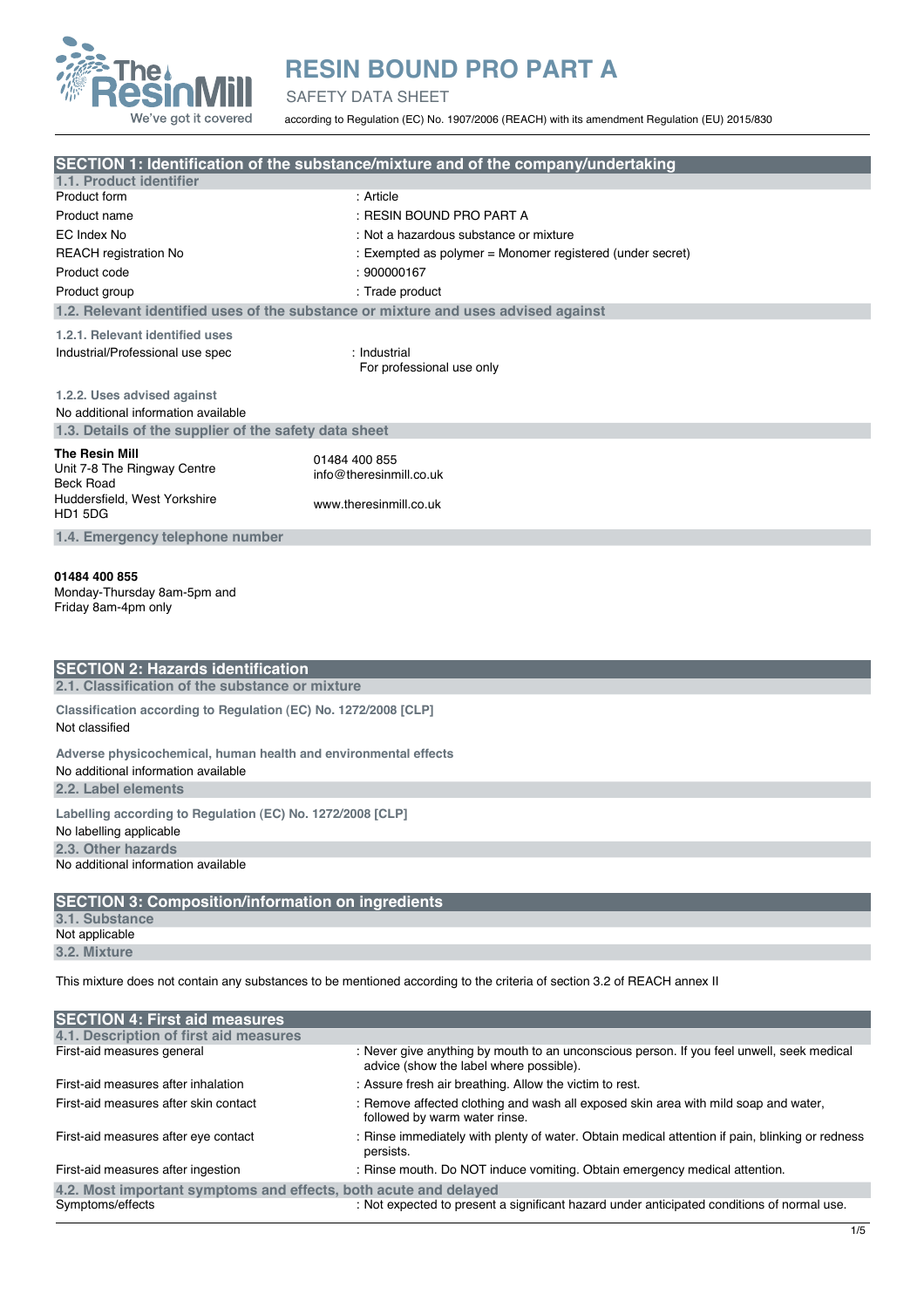### SAFETY DATA SHEET

according to Regulation (EC) No. 1907/2006 (REACH) with its amendment Regulation (EU) 2015/830

**4.3. Indication of any immediate medical attention and special treatment needed**  No additional information available

| <b>SECTION 5: Firefighting measures</b>                    |                                                                                                                                                                          |
|------------------------------------------------------------|--------------------------------------------------------------------------------------------------------------------------------------------------------------------------|
| 5.1. Extinguishing media                                   |                                                                                                                                                                          |
| Suitable extinguishing media                               | : Foam. Dry powder. Carbon dioxide. Water spray. Sand.                                                                                                                   |
| Unsuitable extinguishing media                             | : Do not use a heavy water stream.                                                                                                                                       |
| 5.2. Special hazards arising from the substance or mixture |                                                                                                                                                                          |
| Fire hazard                                                | : This product is flammable.                                                                                                                                             |
| 5.3. Advice for firefighters                               |                                                                                                                                                                          |
| Firefighting instructions                                  | : Use water spray or fog for cooling exposed containers. Exercise caution when fighting any<br>chemical fire. Prevent fire fighting water from entering the environment. |
| Protection during firefighting                             | : Do not enter fire area without proper protective equipment, including respiratory protection.                                                                          |

| <b>SECTION 6: Accidental release measures</b>                                                           |                                                                                                                                                   |  |
|---------------------------------------------------------------------------------------------------------|---------------------------------------------------------------------------------------------------------------------------------------------------|--|
| 6.1. Personal precautions, protective equipment and emergency procedures                                |                                                                                                                                                   |  |
| 6.1.1. For non-emergency personnel<br>Emergency procedures                                              | : Evacuate unnecessary personnel.                                                                                                                 |  |
| 6.1.2. For emergency responders                                                                         |                                                                                                                                                   |  |
| Protective equipment                                                                                    | : Equip cleanup crew with proper protection.                                                                                                      |  |
| Emergency procedures                                                                                    | : Ventilate area.                                                                                                                                 |  |
| 6.2. Environmental precautions                                                                          |                                                                                                                                                   |  |
| Prevent entry to sewers and public waters. Notify authorities if liquid enters sewers or public waters. |                                                                                                                                                   |  |
| 6.3. Methods and material for containment and cleaning up                                               |                                                                                                                                                   |  |
| Methods for cleaning up                                                                                 | : Soak up spills with inert solids, such as clay or diatomaceous earth as soon as possible.<br>Collect spillage. Store away from other materials. |  |
| 6.4. Reference to other sections                                                                        |                                                                                                                                                   |  |

See Heading 8. Exposure controls and personal protection.

| <b>SECTION 7: Handling and storage</b>                            |                                                                                                                                                                                                        |
|-------------------------------------------------------------------|--------------------------------------------------------------------------------------------------------------------------------------------------------------------------------------------------------|
| 7.1. Precautions for safe handling                                |                                                                                                                                                                                                        |
| Precautions for safe handling                                     | : Wash hands and other exposed areas with mild soap and water before eating, drinking or<br>smoking and when leaving work. Provide good ventilation in process area to prevent<br>formation of vapour. |
| 7.2. Conditions for safe storage, including any incompatibilities |                                                                                                                                                                                                        |
| Storage conditions                                                | : Keep only in the original container in a cool, well ventilated place away from : Keep<br>container closed when not in use.                                                                           |
| Incompatible products                                             | : Strong bases. Strong acids.                                                                                                                                                                          |
| Incompatible materials                                            | : Sources of ignition. Direct sunlight.                                                                                                                                                                |
| 7.3. Specific end use(s)                                          |                                                                                                                                                                                                        |
| h la cadalitique d'informacitique avroite la la                   |                                                                                                                                                                                                        |

| <b>SECTION 8: Exposure controls/personal protection</b> |
|---------------------------------------------------------|
| 8.1. Control parameters                                 |
| No additional information available                     |
| 8.2. Exposure controls                                  |
| Personal protective equipment:                          |
| Avoid all unnecessary exposure.                         |
| Hand protection:                                        |
| Wear protective gloves                                  |
| Eye protection:                                         |
| Chemical goggles or safety glasses                      |
| <b>Respiratory protection:</b>                          |

Wear appropriate mask

#### **Other information:**

Do not eat, drink or smoke during use.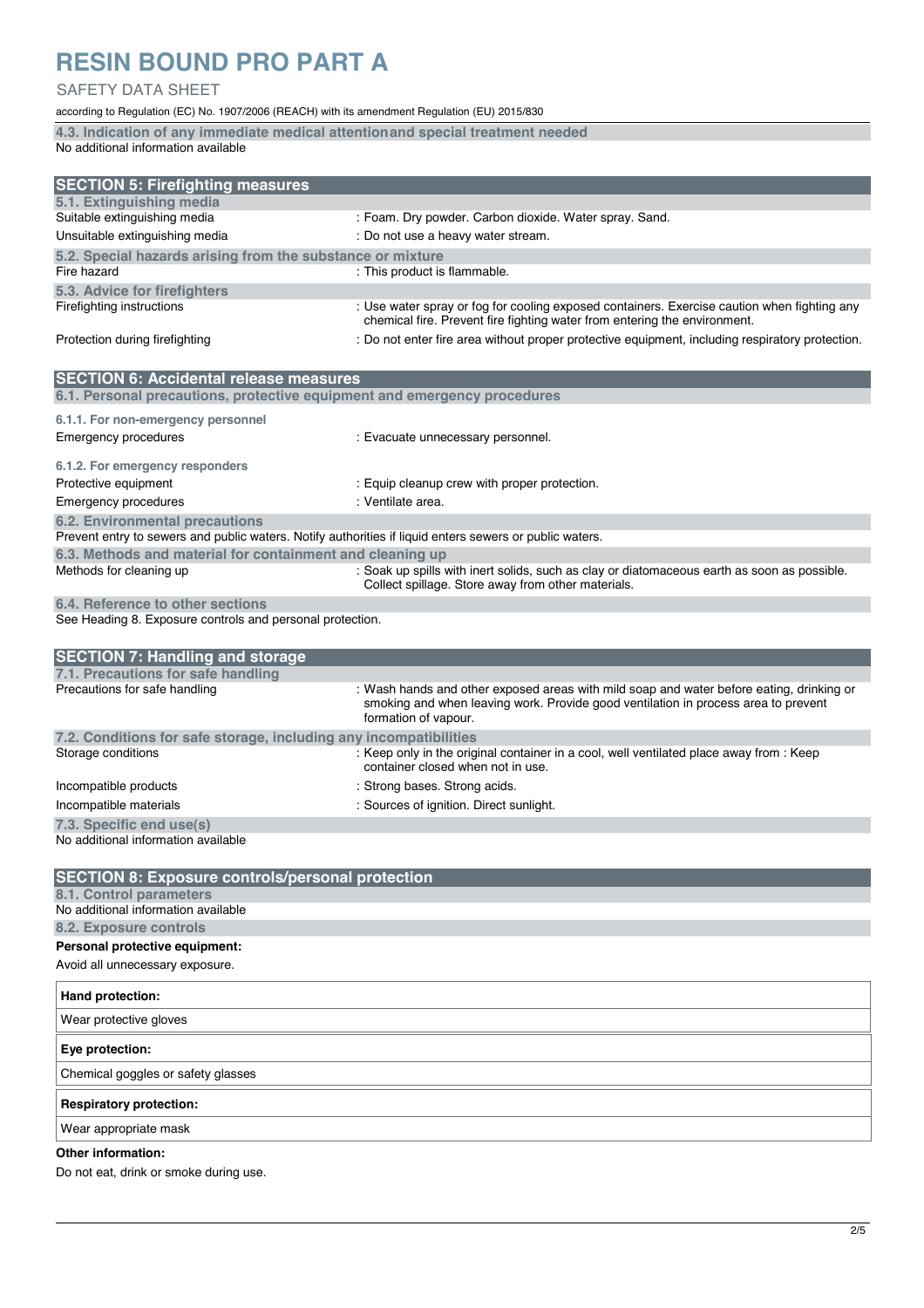### SAFETY DATA SHEET

according to Regulation (EC) No. 1907/2006 (REACH) with its amendment Regulation (EU) 2015/830

| <b>SECTION 9: Physical and chemical properties</b>            |                                 |
|---------------------------------------------------------------|---------------------------------|
| 9.1. Information on basic physical and chemical properties    |                                 |
| Physical state                                                | : Liquid                        |
| Colour                                                        | : yellowish.                    |
| Odour                                                         | : characteristic.               |
| Odour threshold                                               | : No data available             |
| pH                                                            | : No data available             |
| Relative evaporation rate (butylacetate=1)                    | : No data available             |
| Melting point                                                 | : $<$ -10 °C                    |
| Freezing point                                                | : No data available             |
| Boiling point                                                 | : No data available             |
| Flash point                                                   | : $> 200 °C$                    |
| Auto-ignition temperature                                     | : No data available             |
| Decomposition temperature                                     | : No data available             |
| Flammability (solid, gas)                                     | : Non flammable.                |
| Vapour pressure                                               | : $<$ 10 hPa                    |
| Relative vapour density at 20 °C                              | : No data available             |
| Relative density                                              | : No data available             |
| Density                                                       | : 1 g/m <sup>3</sup>            |
| Solubility                                                    | : No data available             |
| Log Pow                                                       | : No data available             |
| Viscosity, kinematic                                          | : 3000000000 mm <sup>2</sup> /s |
| Viscosity, dynamic                                            | : 3000 (3000 - 4000) mPa.s      |
| <b>Explosive properties</b>                                   | : Product is not explosive.     |
| Oxidising properties                                          | : No data available             |
| <b>Explosive limits</b>                                       | : No data available             |
| 9.2. Other information<br>No additional information available |                                 |

| <b>SECTION 10: Stability and reactivity</b>          |
|------------------------------------------------------|
| 10.1. Reactivity                                     |
| No additional information available                  |
| 10.2. Chemical stability                             |
| Not established.                                     |
| 10.3. Possibility of hazardous reactions             |
| Not established                                      |
| 10.4. Conditions to avoid                            |
| Direct sunlight. Extremely high or low temperatures. |
| 10.5. Incompatible materials                         |
| Strong acids. Strong bases.                          |
| 10.6. Hazardous decomposition products               |
| fume, Carbon monoxide, Carbon dioxide.               |

| <b>SECTION 11: Toxicological information</b> |                                                                    |  |
|----------------------------------------------|--------------------------------------------------------------------|--|
| 11.1. Information on toxicological effects   |                                                                    |  |
| Acute toxicity (oral)                        | : Not classified                                                   |  |
| Acute toxicity (dermal)                      | : Not classified                                                   |  |
| Acute toxicity (inhalation)                  | : Not classified                                                   |  |
| Castor polyol 115                            |                                                                    |  |
| LD50 oral rat                                | 2500 mg/kg                                                         |  |
| Skin corrosion/irritation                    | : Not classified                                                   |  |
| Additional information                       | : Based on available data, the classification criteria are not met |  |
| Serious eye damage/irritation                | : Not classified                                                   |  |
| Additional information                       | : Based on available data, the classification criteria are not met |  |
| Respiratory or skin sensitisation            | : Not classified                                                   |  |
| Additional information                       | : Based on available data, the classification criteria are not met |  |
| Germ cell mutagenicity                       | : Not classified                                                   |  |
| Additional information                       | : Based on available data, the classification criteria are not met |  |
| Carcinogenicity                              | : Not classified                                                   |  |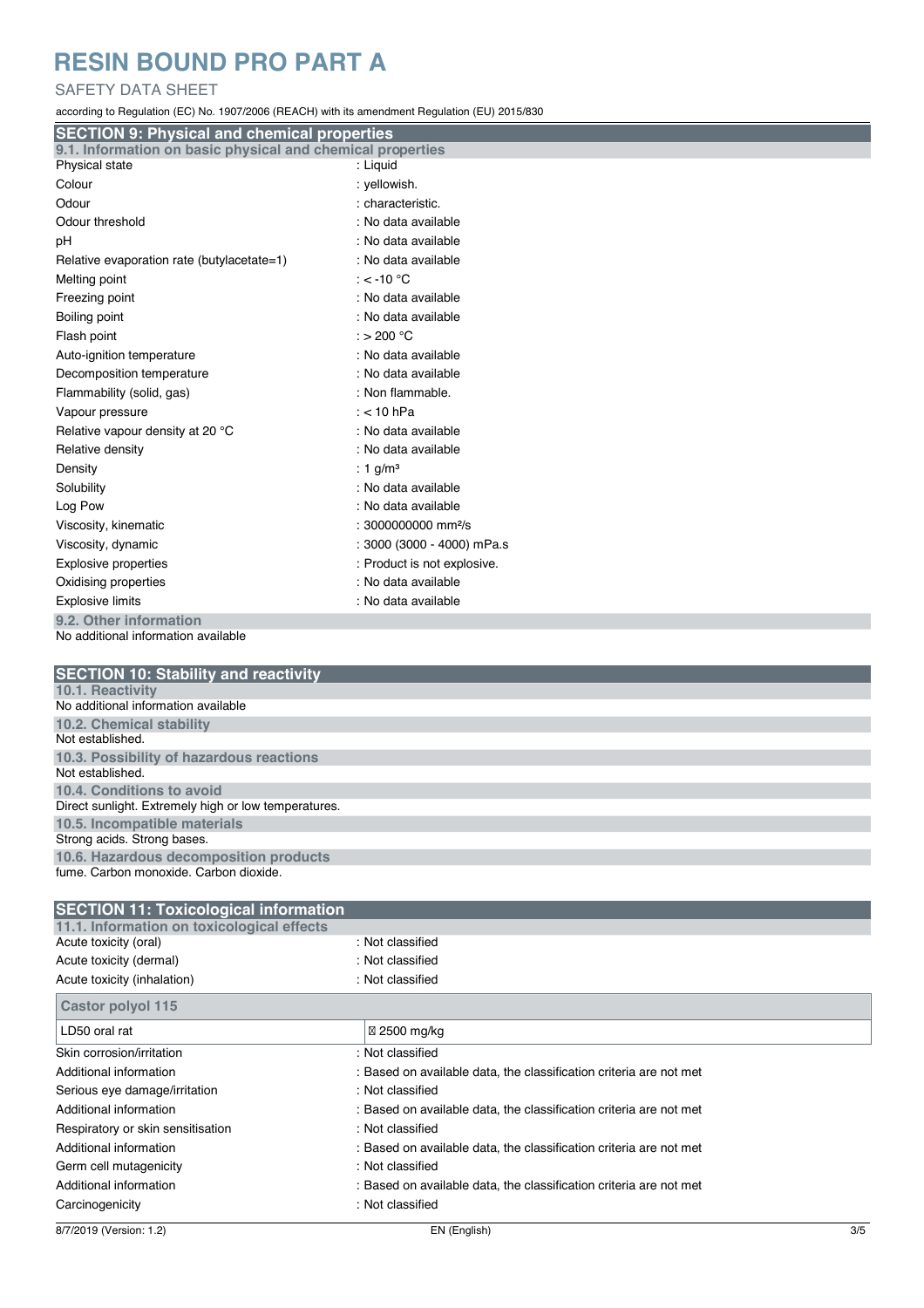### SAFETY DATA SHEET

according to Regulation (EC) No. 1907/2006 (REACH) with its amendment Regulation (EU) 2015/830

| Additional information                             | : Based on available data, the classification criteria are not met  |
|----------------------------------------------------|---------------------------------------------------------------------|
| Reproductive toxicity                              | : Not classified                                                    |
| Additional information                             | : Based on available data, the classification criteria are not met  |
| Specific target organ toxicity (single exposure)   | : Not classified                                                    |
| Additional information                             | : Based on available data, the classification criteria are not met  |
| Specific target organ toxicity (repeated exposure) | : Not classified                                                    |
| Additional information                             | : Based on available data, the classification criteria are not met  |
| Aspiration hazard                                  | : Not classified                                                    |
| Additional information                             | : Based on available data, the classification criteria are not met  |
| <b>Castor polyol 115</b>                           |                                                                     |
| Viscosity, kinematic                               | 3000000000 mm <sup>2</sup> /s                                       |
| Potential adverse human health effects and         | : Based on available data, the classification criteria are not met. |

symptoms

| <b>SECTION 12: Ecological information</b> |                                    |
|-------------------------------------------|------------------------------------|
| 12.1. Toxicity                            |                                    |
| Acute aquatic toxicity                    | : Not classified                   |
| Chronic aquatic toxicity                  | : Not classified                   |
| 12.2. Persistence and degradability       |                                    |
| <b>Castor polyol 115</b>                  |                                    |
| Persistence and degradability             | Not established.                   |
| 12.3. Bioaccumulative potential           |                                    |
| Castor polyol 115                         |                                    |
| Bioaccumulative potential                 | Not established.                   |
| 12.4. Mobility in soil                    |                                    |
| No additional information available       |                                    |
| 12.5. Results of PBT and vPvB assessment  |                                    |
| No additional information available       |                                    |
| 12.6. Other adverse effects               |                                    |
| Additional information                    | : Avoid release to the environment |

| <b>SECTION 13: Disposal considerations</b> |                                     |
|--------------------------------------------|-------------------------------------|
| 13.1. Waste treatment methods              |                                     |
| Product/Packaging disposal recommendations | : Dispose in a safe manner in accor |
| Ecology - waste materials                  | : Avoid release to the environment. |

| : Dispose in a safe manner in accordance with local/national regulations. |
|---------------------------------------------------------------------------|

| <b>SECTION 14: Transport information</b>         |  |
|--------------------------------------------------|--|
| In accordance with ADR / RID / IMDG / IATA / ADN |  |

| <b>ADR</b>                             | <b>IMDG</b>    | <b>IATA</b>    | <b>ADN</b>     | <b>RID</b>     |  |
|----------------------------------------|----------------|----------------|----------------|----------------|--|
| 14.1. UN number                        |                |                |                |                |  |
| Not applicable                         | Not applicable | Not applicable | Not applicable | Not applicable |  |
| 14.2. UN proper shipping name          |                |                |                |                |  |
| Not applicable                         | Not applicable | Not applicable | Not applicable | Not applicable |  |
| 14.3. Transport hazard class(es)       |                |                |                |                |  |
| Not applicable                         | Not applicable | Not applicable | Not applicable | Not applicable |  |
| 14.4. Packing group                    |                |                |                |                |  |
| Not applicable                         | Not applicable | Not applicable | Not applicable | Not applicable |  |
| 14.5. Environmental hazards            |                |                |                |                |  |
| Not applicable                         | Not applicable | Not applicable | Not applicable | Not applicable |  |
| No supplementary information available |                |                |                |                |  |
| 14.6. Special precautions for user     |                |                |                |                |  |
| <b>Overland transport</b>              |                |                |                |                |  |

Not applicable